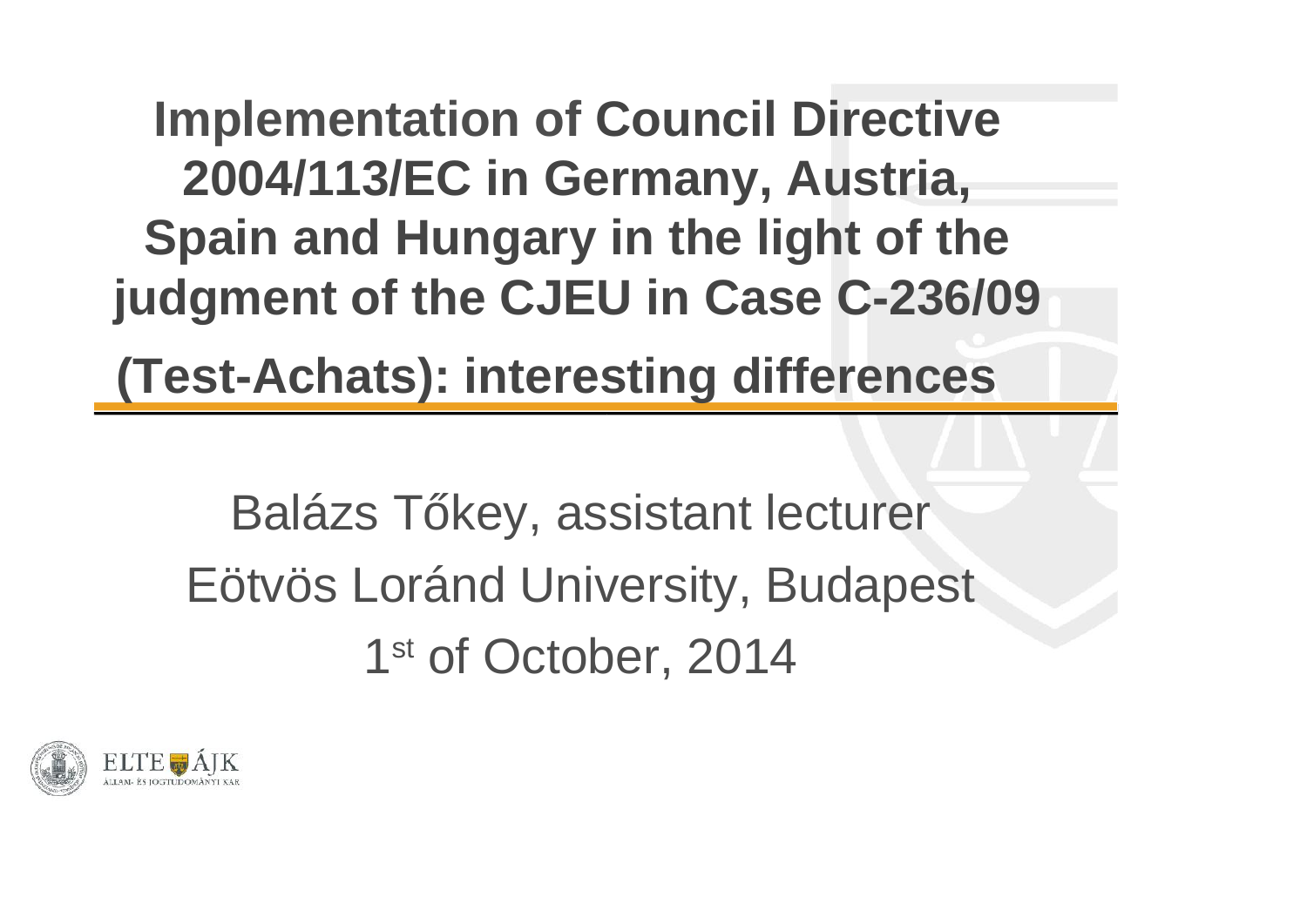#### **About the Case C-236/09 (Test-Achats)**

- Article 5(2) of Council Directive 2004/113/EC is invalid with effect from 21 December 2012 according to the judgement of the CJEU
- Questions about the decision:
- a) which contracts are concerned?
- b) which gender related insurance practices are still legitimate?

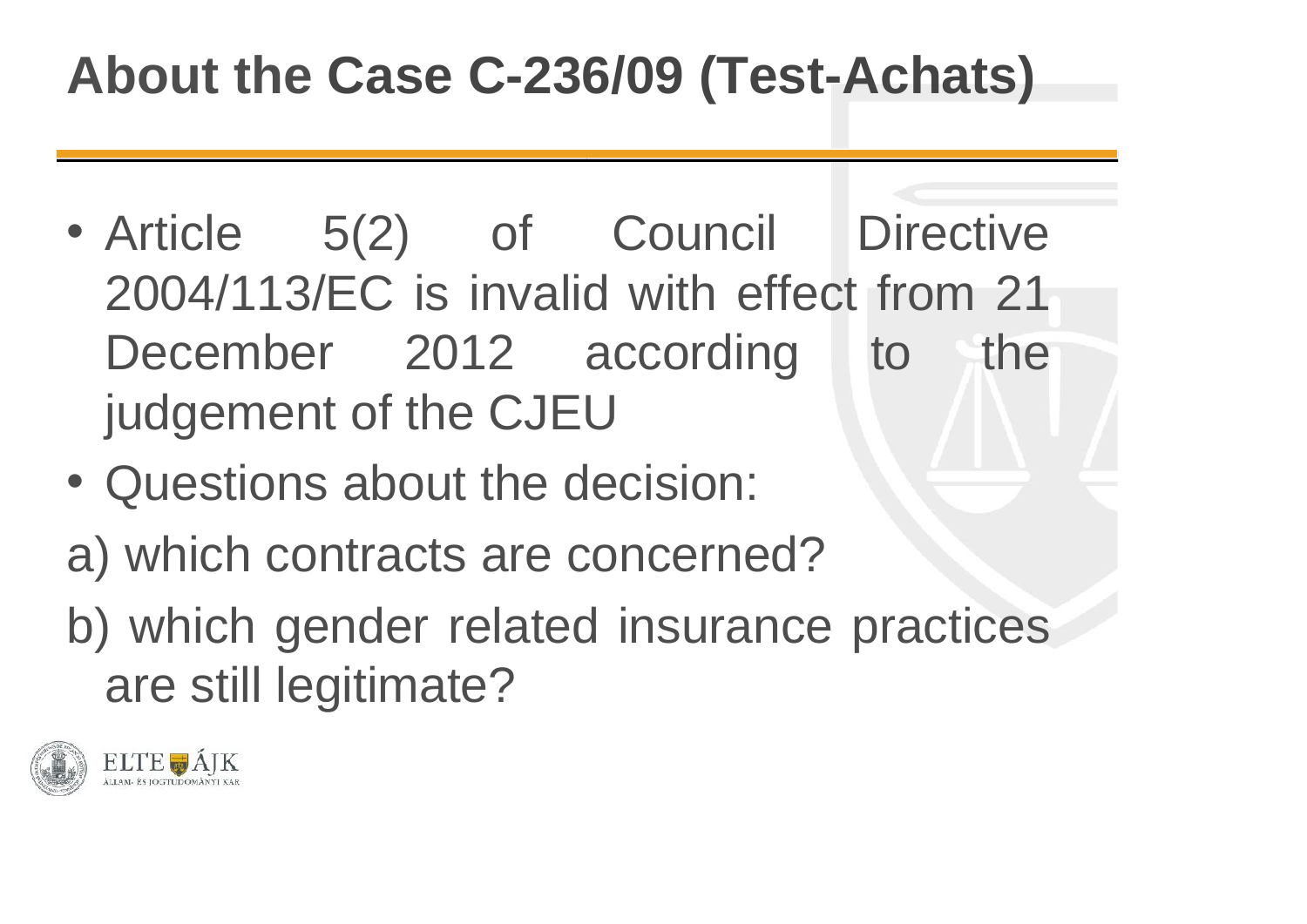#### Guidelines of the EC (2012/C 11/01)

- The Test-Achats ruling means that for new contracts concluded as from 21 December 2012 the unisex rule has to be applied without any exception
- New contract:
- a) contracts concluded for the first time as from 21 December 2012
- b) agreements between parties, concluded as from 21 December 2012, to extend contracts concluded before that date which would otherwise have expired
- c) amendment to an existing contract requiring the

expression of consent by all parties

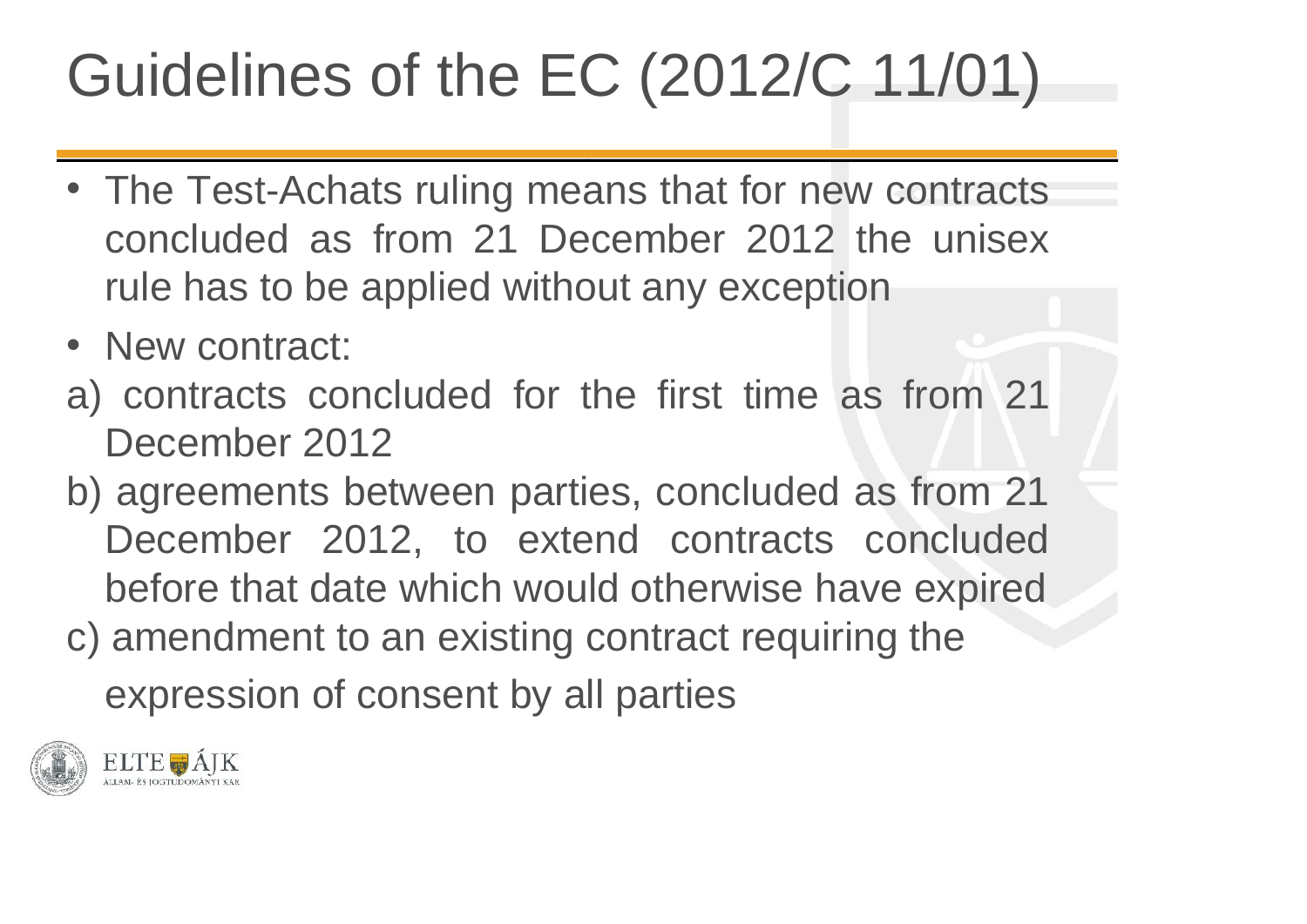## Germany

- First sentence of Section 20(2) of AGG (which was consistent with Article 5(2) of CD 2004/113/EC) was repealed (the new rule shall not be applied for the contracts concluded before 21 December 2012)
- The AGG has not implemented Article 5(1) of CD 2004/113/EC, and according to Section 20(1) differences of treatment on grounds of sex is lawful if they are based of objective grounds
- The transitional provisions do not prescribe that an amendment to an ELTE AIK PIGSUING WICH SON SON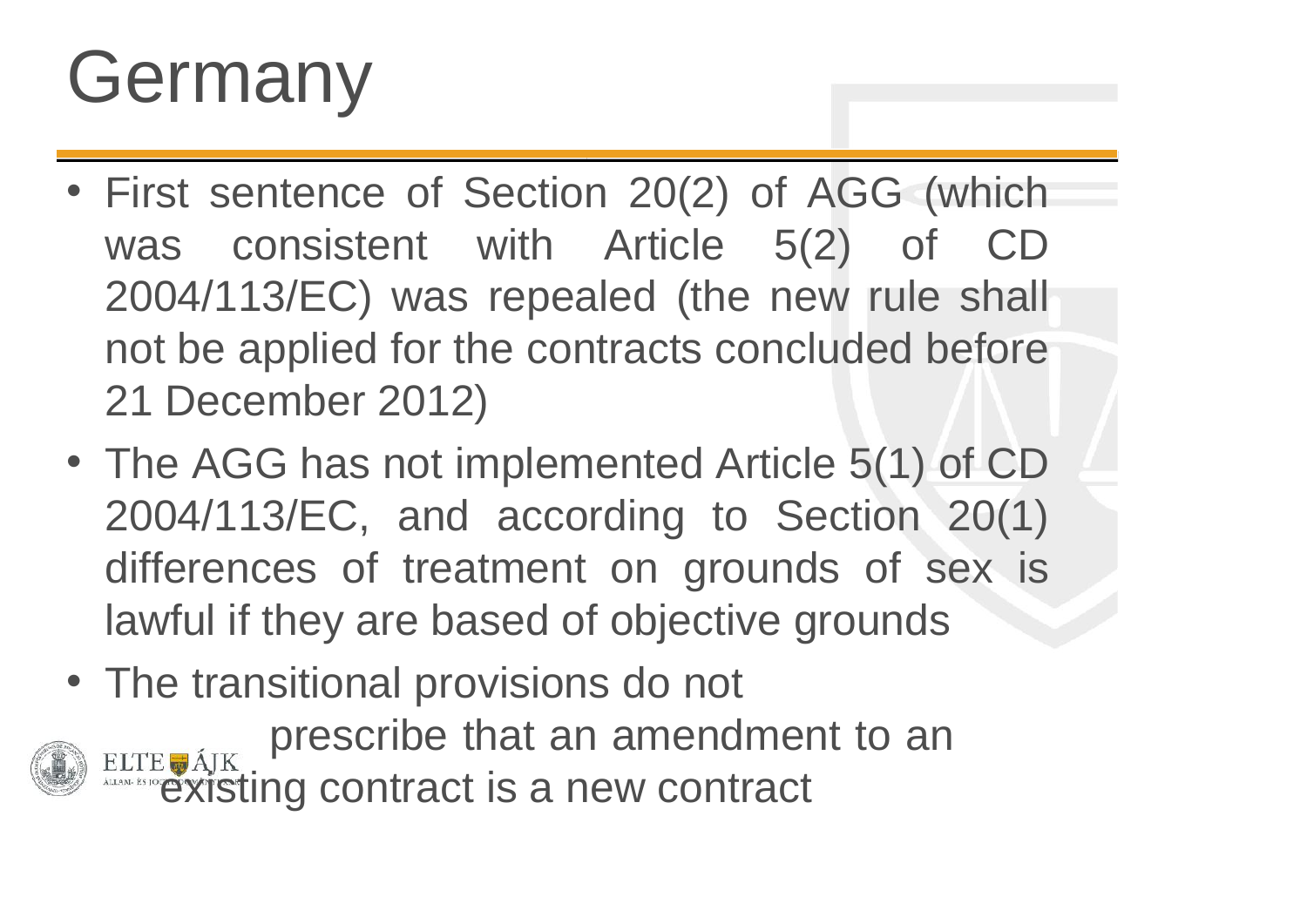#### Austria

- The VAG and the VersVG was amended by the VersVG 2013
- The new Section 1c of VersVG and Section 9(2) of VAG prescribe that the use of sex as a factor shall not result differences in premiums and benefits of women and men, but this rule above shall not be applied for:
	- a) group insurances
	- b) contracts concluded before 21 December 2012

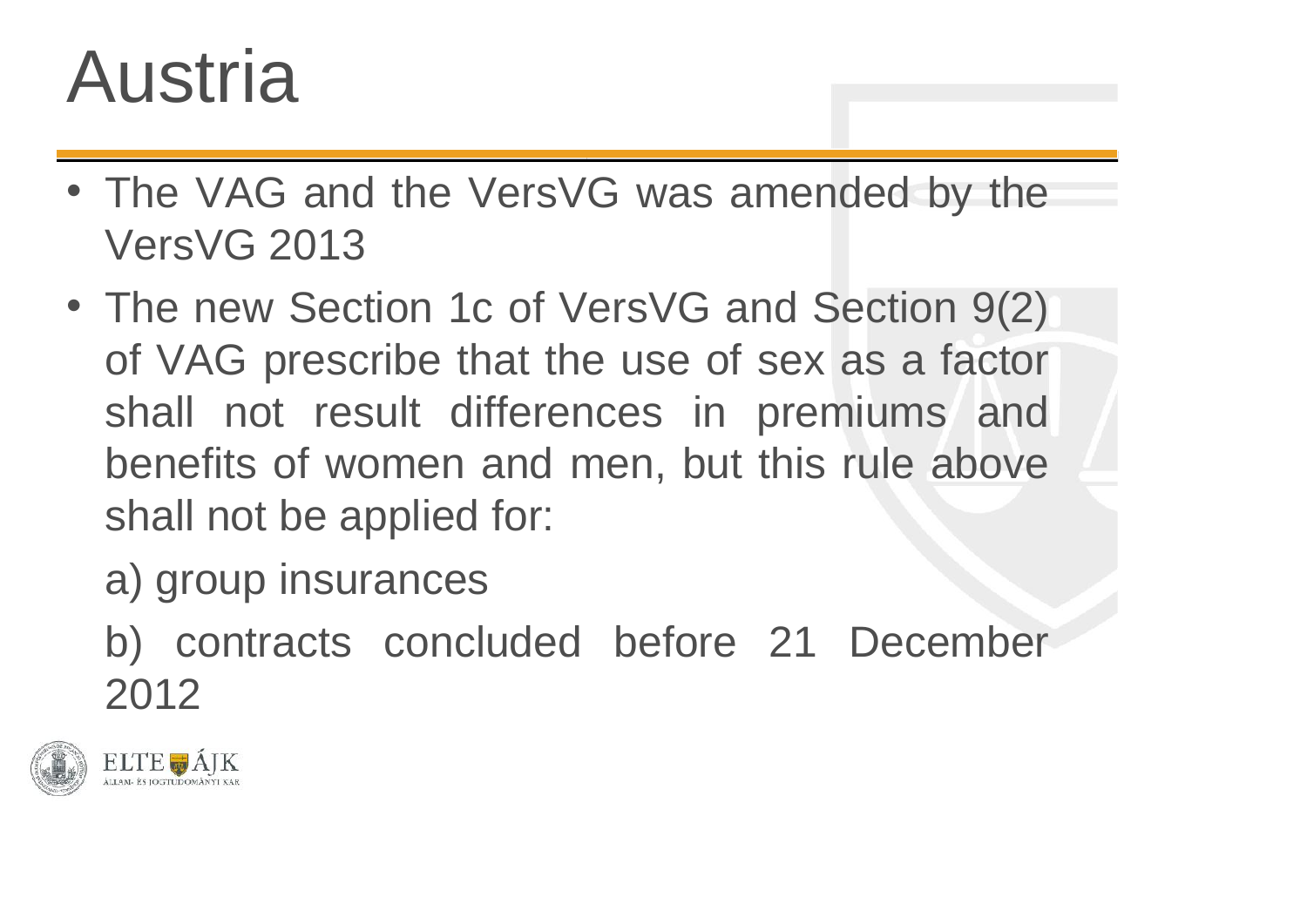# Spain

- Second sentence of Section 71(1) of Ley Orgánica 3/2007 (which was consistent with Article 5(2) of CD 2004/113/EC) was repealed by Ley 11/2013
- Frist sentence of Section 71(1) of Ley Orgánica 3/2007 still prescribes that the use of sex as a factor shall not result differences in premiums and benefits of women and men
- The new rule shall be applied for the contracts concluded as from 21 December 2012 (conclusion also means modification, amendment or extension of a contract if it is based on the expression of



**ELTECONSENT by all parties**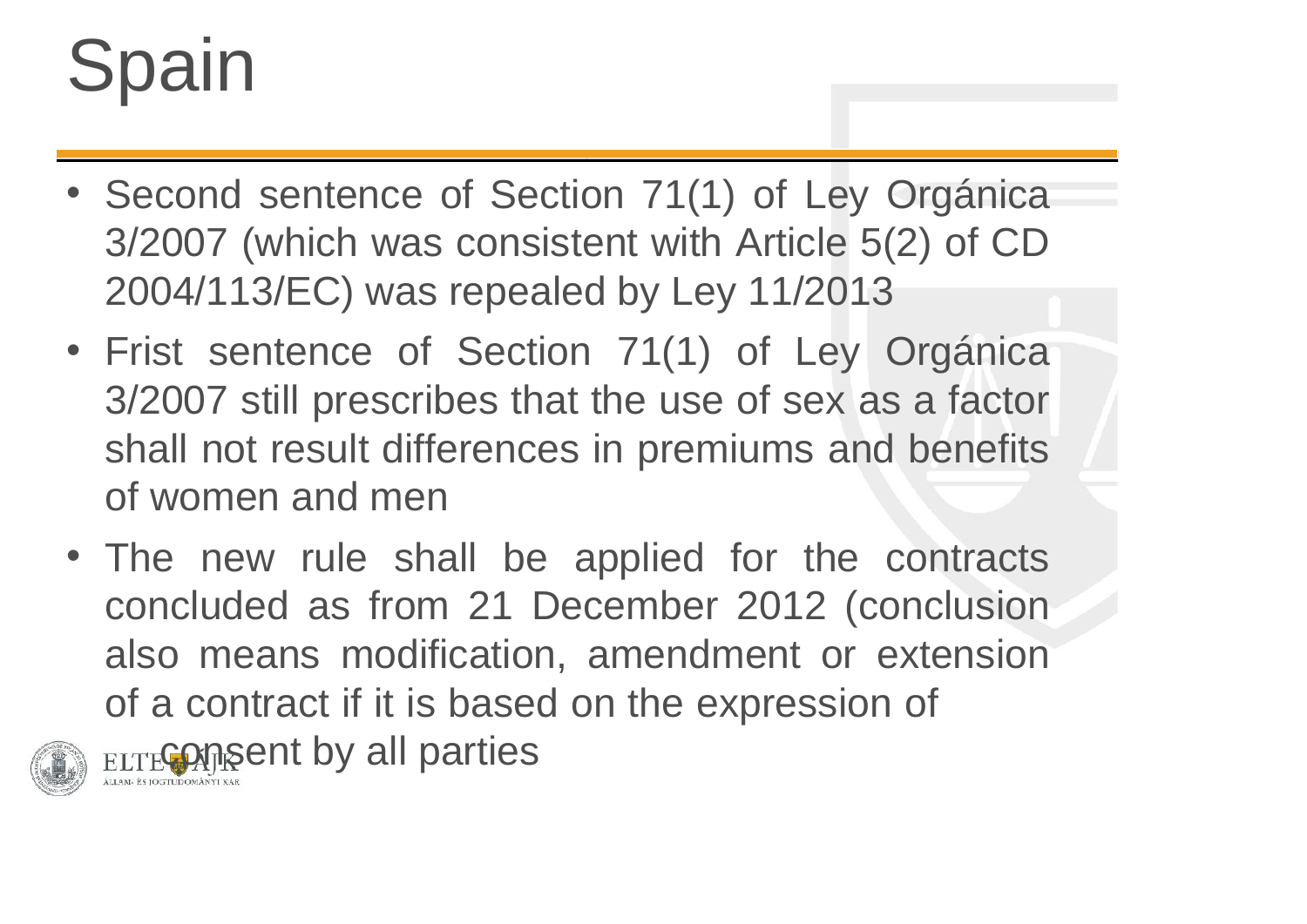# Hungary I.

- Section 30/A of Ebktv. was amended accroding to the Test-Achats Decision and now it prescribes that the use of sex as a factor shall not result differences in premiums and benefits of women and men, but this rule shall not be applied:
	- a) for group insurances
	- b) if an act rules it otherwise

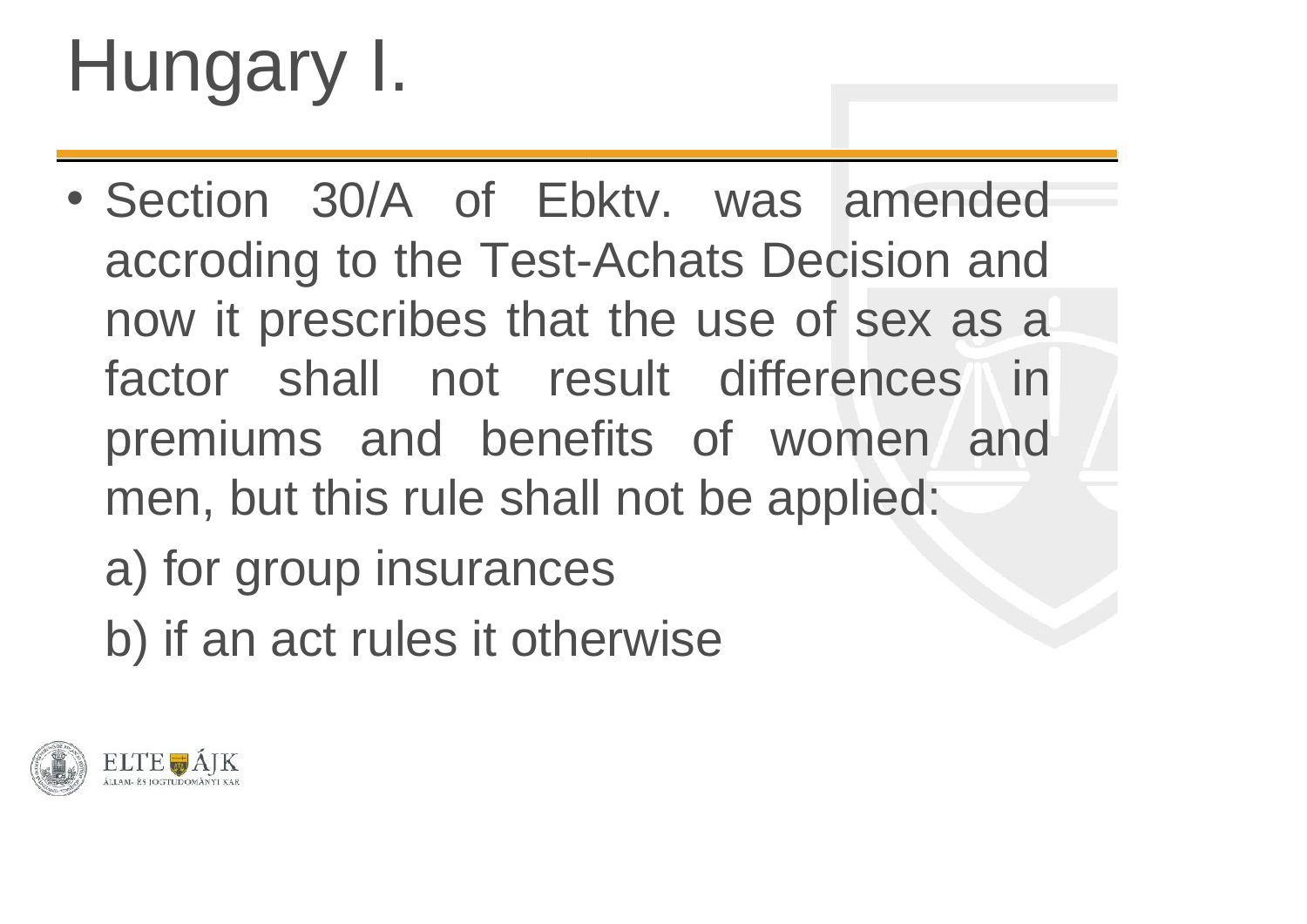# Hungary II.

- The new rule shall be applied for contracts concluded
- a) as from 21 December 2012
- b) between 21 December 2007 and 20 December 2012, if the contract was amended as from 21 December 2012 with the expression of consent by all parties in the scope of premium or service by the insurer
- The new rules shall not be applied for contracts concluded before the 21 December 2007